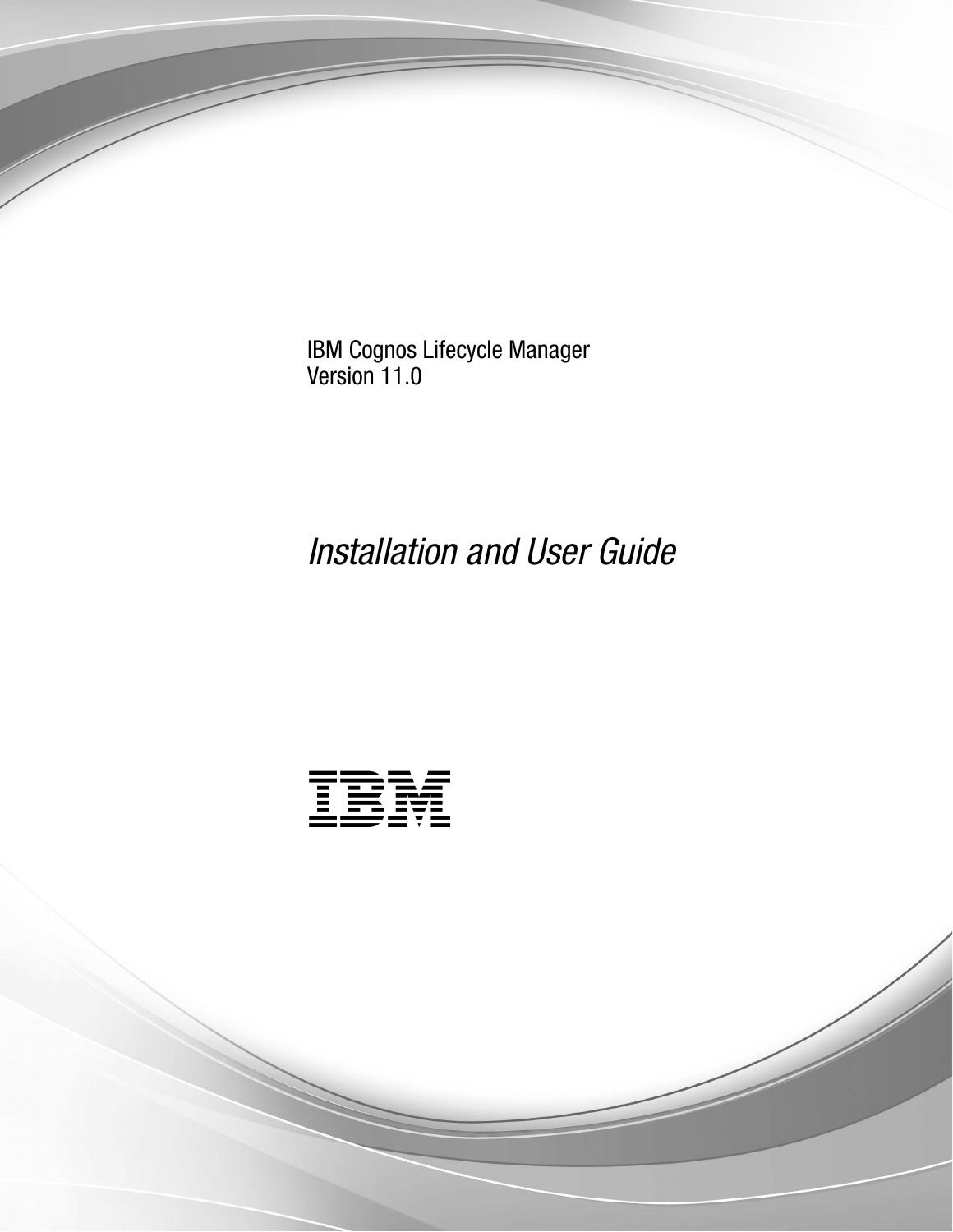**©**

#### **Product Information**

This document applies to IBM Cognos Analytics version 11.0.0 and may also apply to subsequent releases.

#### **Copyright**

Licensed Materials - Property of IBM

© Copyright IBM Corp. 2007, 2018.

US Government Users Restricted Rights – Use, duplication or disclosure restricted by GSA ADP Schedule Contract with IBM Corp.

IBM, the IBM logo and ibm.com are trademarks or registered trademarks of International Business Machines Corp., registered in many jurisdictions worldwide. Other product and service names might be trademarks of IBM or other companies. A current list of IBM trademarks is available on the Web at ["Copyright and trademark information"](http://www.ibm.com/legal/copytrade.shtml) at www.ibm.com/legal/copytrade.shtml.

The following terms are trademarks or registered trademarks of other companies:

- v Adobe, the Adobe logo, PostScript, and the PostScript logo are either registered trademarks or trademarks of Adobe Systems Incorporated in the United States, and/or other countries.
- v Microsoft, Windows, Windows NT, and the Windows logo are trademarks of Microsoft Corporation in the United States, other countries, or both.
- UNIX is a registered trademark of The Open Group in the United States and other countries.
- v Java and all Java-based trademarks and logos are trademarks or registered trademarks of Oracle and/or its affiliates.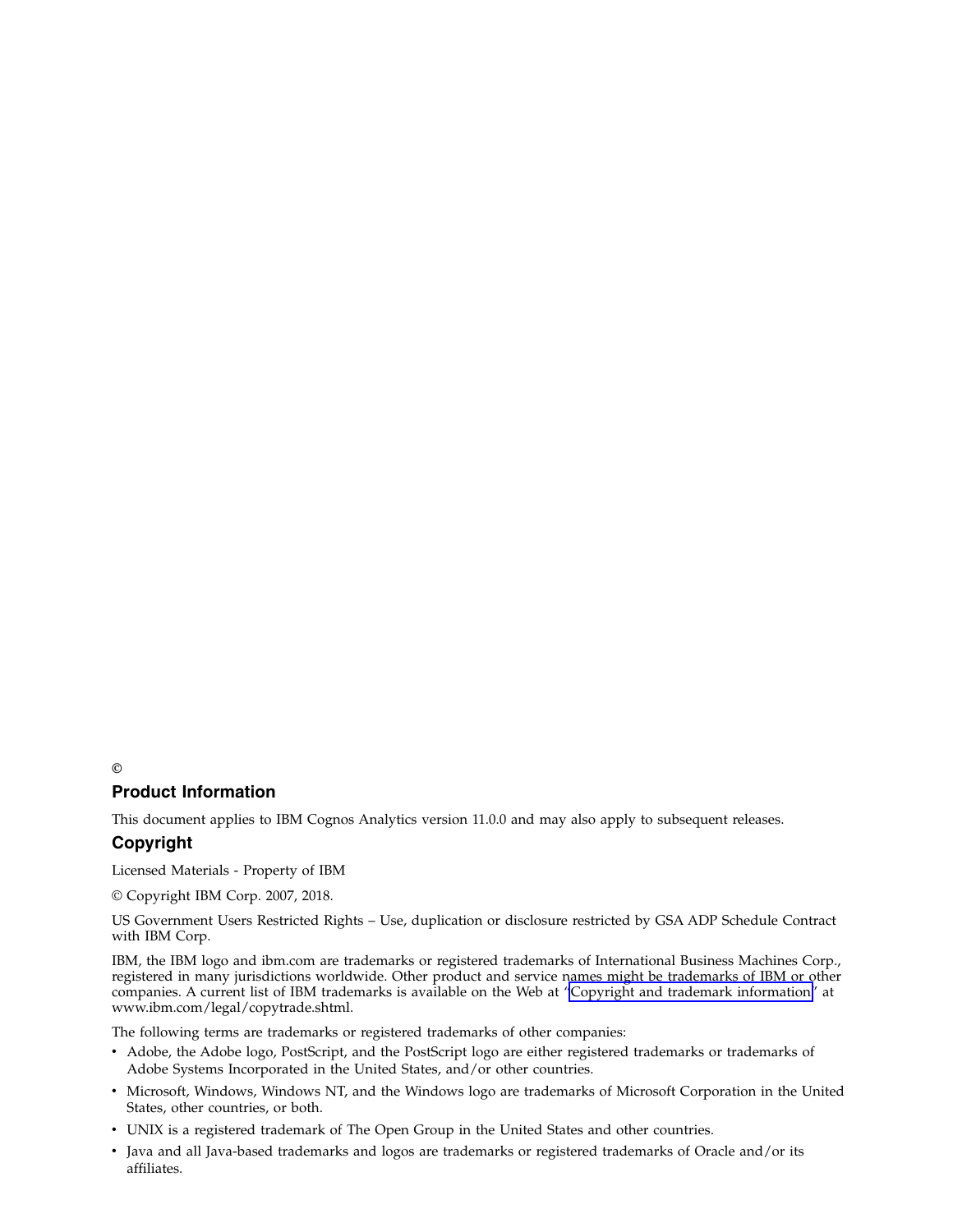# **Contents**

| Chapter 1. Installation, configuration, and preparation of IBM Cognos LifeCycle Manager 1                                                                                                                                      |
|--------------------------------------------------------------------------------------------------------------------------------------------------------------------------------------------------------------------------------|
|                                                                                                                                                                                                                                |
|                                                                                                                                                                                                                                |
|                                                                                                                                                                                                                                |
|                                                                                                                                                                                                                                |
| Configuring the IBM Cognos LifeCycle Manager Server. XML File for SSL 4                                                                                                                                                        |
|                                                                                                                                                                                                                                |
|                                                                                                                                                                                                                                |
|                                                                                                                                                                                                                                |
| Chapter 2. IBM Cognos LifeCycle Manager projects and tasks 7                                                                                                                                                                   |
|                                                                                                                                                                                                                                |
| Creating IBM Cognos LifeCycle Manager projects and tasks and the state of the contract of the contract of the Manager projects and tasks and the contract of the contract of the Cycle Manager projects and tasks and the cont |
|                                                                                                                                                                                                                                |
|                                                                                                                                                                                                                                |
|                                                                                                                                                                                                                                |
|                                                                                                                                                                                                                                |
|                                                                                                                                                                                                                                |
|                                                                                                                                                                                                                                |
|                                                                                                                                                                                                                                |
|                                                                                                                                                                                                                                |
|                                                                                                                                                                                                                                |
|                                                                                                                                                                                                                                |
|                                                                                                                                                                                                                                |
|                                                                                                                                                                                                                                |
|                                                                                                                                                                                                                                |
|                                                                                                                                                                                                                                |
|                                                                                                                                                                                                                                |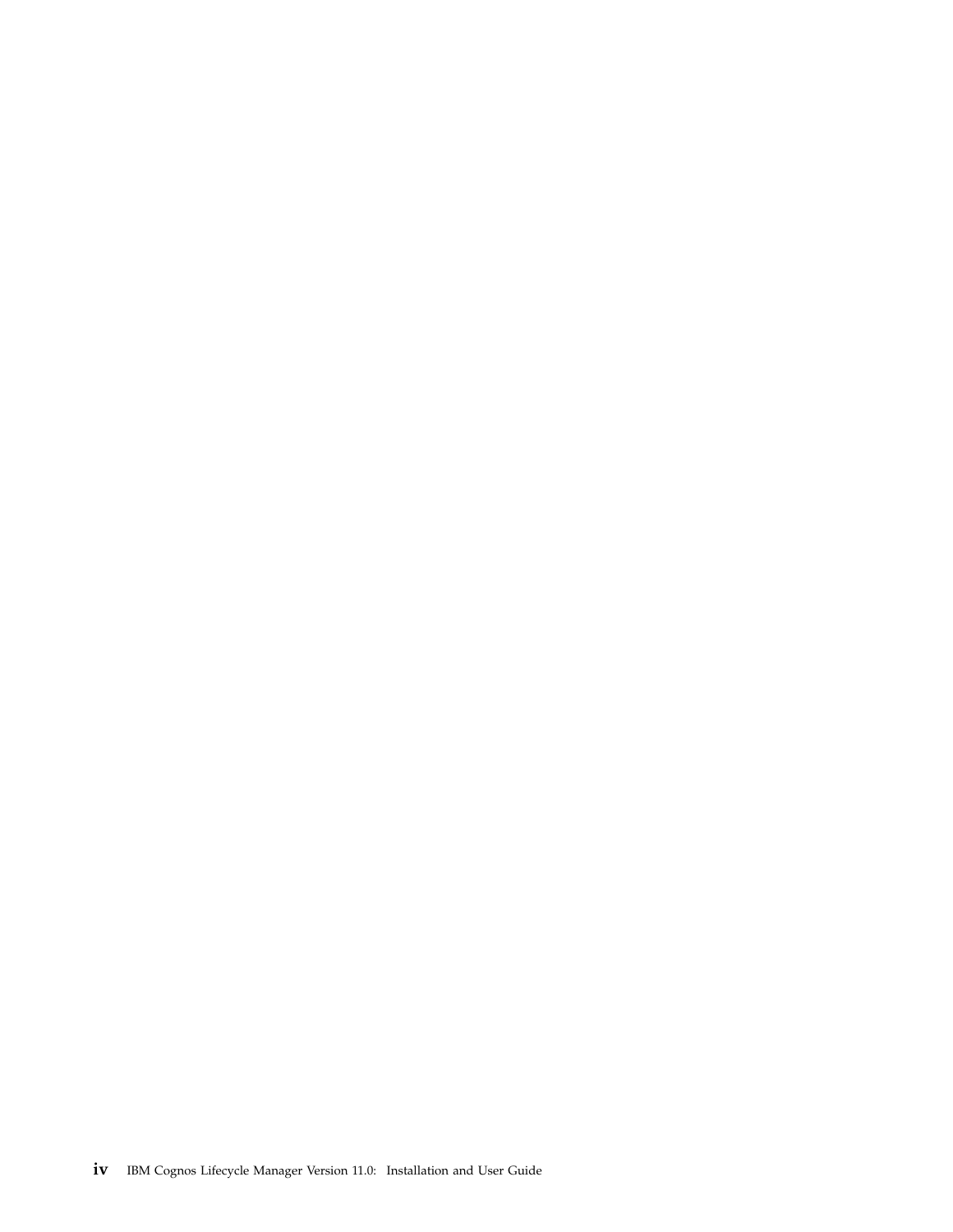# <span id="page-4-0"></span>**Chapter 1. Installation, configuration, and preparation of IBM Cognos LifeCycle Manager**

Cognos® LifeCycle Manager is a stand-alone single-user application that you can install on any computer that meets the necessary system requirements.

Cognos LifeCycle Manager does not need to be installed on the computer where IBM® Cognos Business Intelligence or IBM Cognos Analytics is installed. For performance, install Cognos LifeCycle Manager on a server rather than on a personal workstation.

## **Supported environments**

IBM Cognos LifeCycle Manager supports several environments.

Cognos LifeCycle Manager supports the following environments as the source environment:

- IBM Cognos 8 8.4
- IBM Cognos Business Intelligence 10.1.x, 10.2.x
- IBM Cognos Analytics 11.0.x

Cognos LifeCycle Manager supports the following environments as the target environment:

- IBM Cognos 8 8.4
- IBM Cognos Business Intelligence 10.1.x, 10.2.x
- IBM Cognos Analytics 11.0.x

## **Installing IBM Cognos LifeCycle Manager**

The installation wizard leads you through the process of installing Cognos LifeCycle Manager.

#### **Before you begin**

Cognos LifeCycle Manager has the following system requirements.

|  | Table T. Cognos LifeCycle Manager system requirements |  |
|--|-------------------------------------------------------|--|
|  |                                                       |  |

*Table 1. Cognos LifeCycle Manager system requirements*

| Requirement                                    | Specification                                                                   |
|------------------------------------------------|---------------------------------------------------------------------------------|
| Operating system                               | Microsoft Windows                                                               |
|                                                | Linux                                                                           |
| <b>RAM</b>                                     | Minimum: 4 GB                                                                   |
| Disk space                                     | A minimum of 3.6 GB of free space is required to install<br>the software.       |
| Java <sup>™</sup> Runtime Environment<br>(IRE) | IBM JRE 1.8 is installed automatically with Cognos<br>LifeCycle Manager.        |
| Web browser                                    | Cognos LifeCycle Manager supports the same browsers<br>as IBM Cognos Analytics. |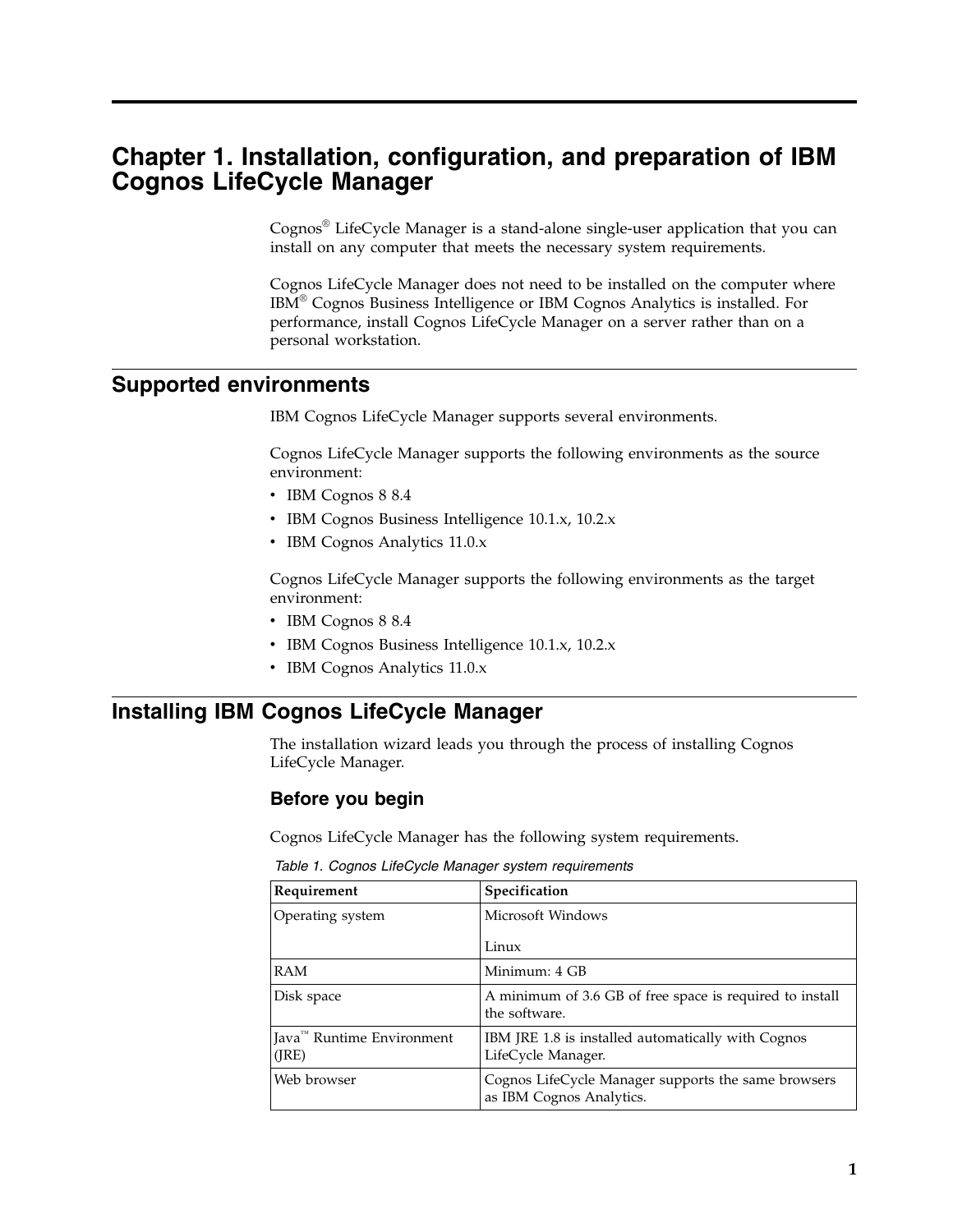### <span id="page-5-0"></span>**About this task**

**11.0.4** The Cognos LifeCycle Manager installation files are included in the IBM Cognos Analytics installation package.

You can install a new version of Cognos LifeCycle Manager on top of an existing version if you are using version 11.0.4 or later. However, you must first stop the Cognos LifeCycle Manager server.

**THER 5** When you install Cognos LifeCycle Manager on top of an existing installation, the following content is backed up and restored.

- *install location*\project
- *install location*\benchmarks
- *install location*\wlp\usr\servers\lcm\server.xml

In addition to these folders, you can back up other content, or the entire install folder.

If you have Cognos LifeCycle Manager version 11.0.3 or earlier, copy the following content to the location where you are installing the newer version of the product.

- *install location*\project
- *install location*\benchmarks
- *install location*\wlp\usr\servers\lcm\server.xml
- *install location*\configuration\lcm.properties

#### **Procedure**

- 1. From the directory where you downloaded the Cognos Analytics installation package, double-click the executable file.
- 2. Click the **IBM Cognos Analytics tools** radio button.
- 3. Follow the directions in the installation wizard to copy the required files to your computer.

**Note:** The installation wizard prompts you to create a user and password. The user name and password is used to sign into Cognos LifeCycle Manager. The user that you define during the installation process has administration privileges.

4. Click **Finish**.

#### **Related tasks**:

"Defining user access to IBM Cognos LifeCycle Manager" You can grant multiple users access to the Cognos LifeCycle Manager web application.

["Starting IBM Cognos LifeCycle Manager" on page 5](#page-8-0) Before users can start working in Cognos LifeCycle Manager, you must start the

Cognos LifeCycle Manager web application.

#### **Defining user access to IBM Cognos LifeCycle Manager**

You can grant multiple users access to the Cognos LifeCycle Manager web application.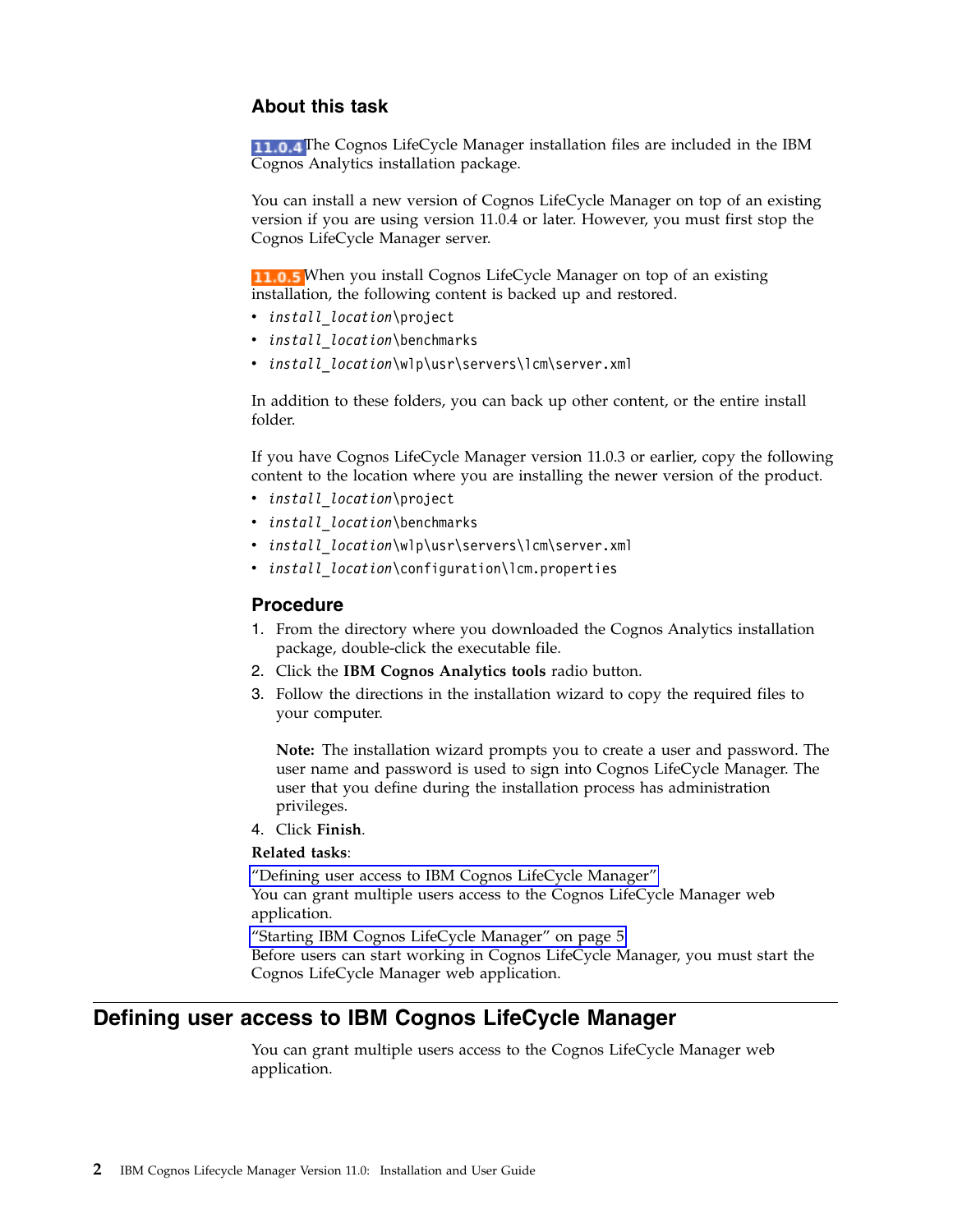## <span id="page-6-0"></span>**Before you begin**

Before you can add users, the Cognos LifeCycle Manager web application must be stopped.

#### **About this task**

Users can sign in to Cognos LifeCycle Manager by using the Cognos administrator user ID and password that were defined during the installation process.

Alternatively, you can define new users by adding their credentials to the server.xml file. The actions that a user can perform depend on the following user types.

| User type             | Description                                                                                                                                         |
|-----------------------|-----------------------------------------------------------------------------------------------------------------------------------------------------|
| User                  | Users can see only the results of a project. They can't run or create<br>projects, and they can't create or view IBM Cognos server<br>connections.  |
| Project administrator | Project administrators can create and run projects and tasks, and<br>see the results. They can't create or view IBM Cognos server<br>connections.   |
| System administrator  | System administrators can create and run projects and tasks, and<br>see the results. They can also create or view IBM Cognos server<br>connections. |

*Table 2. User types in Cognos LifeCycle Manager*

You define users in server.xml file by adding <user> elements. Users must be added to a <user group> element. User groups must be linked to a user type by adding them to one of the available <security-role> elements. By default, two user groups exist in server.xml. You can add system administrators to the admins group, and you can add users to the users group.

#### **Procedure**

- 1. If necessary, stop the Cognos LifeCycle Manager web application.
- 2. On the computer where Cognos LifeCycle Manager is installed, go to the install\_location\wlp\usr\servers\lcm folder.
- 3. Open server.xml in a text editor.
- 4. In the basicRegistry element, create users and passwords, and if needed, user groups. For example,

```
<user name="name1" password="pwd" />
```
5. Add the user as a member of a group. For example,

```
<group name="users">
    <member name="name1"/>
</group>
```
- 6. If you created a new user group, in the <application-bnd> element, add the new user group to one of the security-role elements.
- 7. Save the server.xml file.
- 8. Start the Cognos LifeCycle Manager web application.

#### **Related tasks**:

["Starting IBM Cognos LifeCycle Manager" on page 5](#page-8-0) Before users can start working in Cognos LifeCycle Manager, you must start the Cognos LifeCycle Manager web application.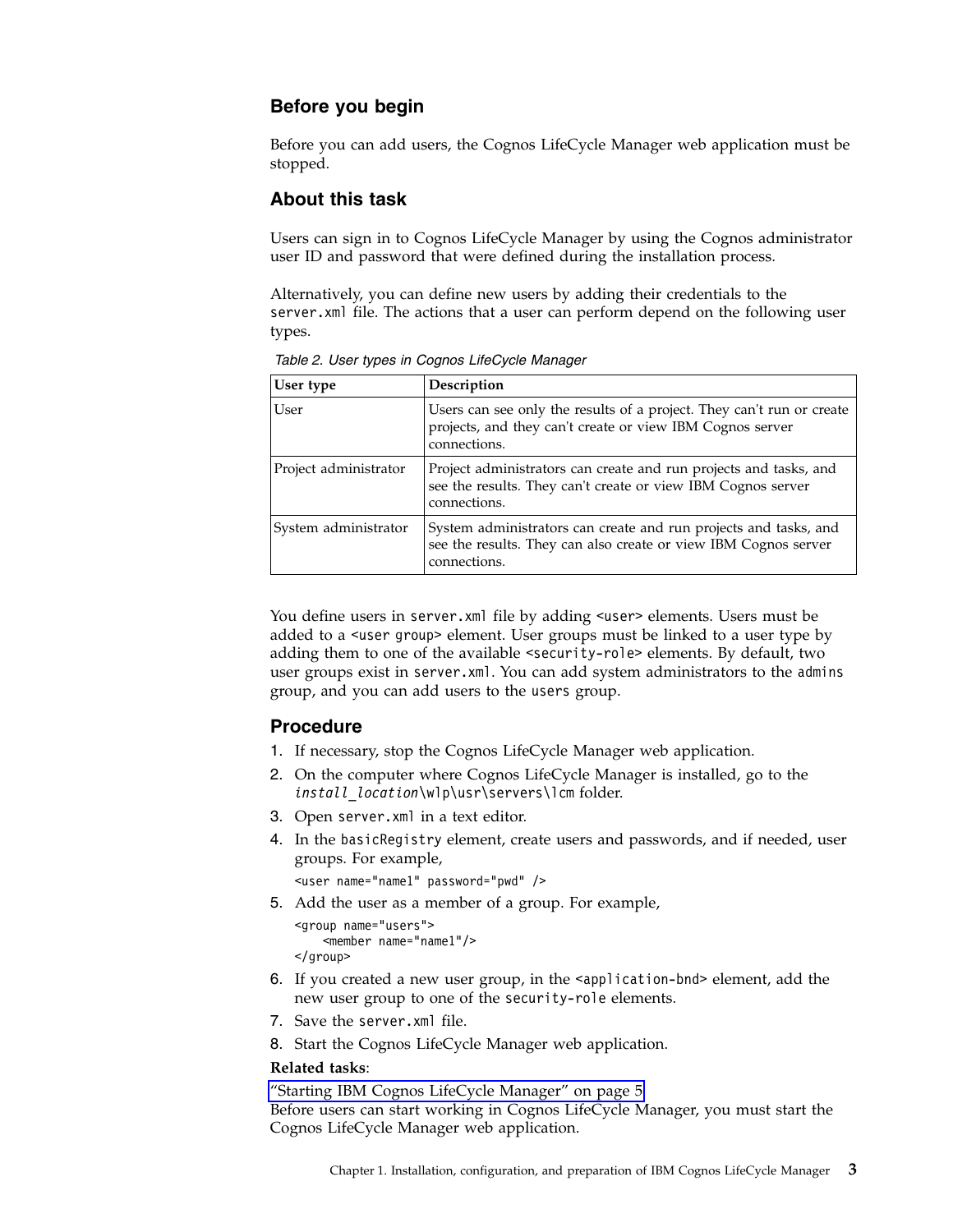## <span id="page-7-0"></span>**Configuring IBM Cognos LifeCycle Manager with SSL**

Configuring Cognos LifeCycle Manager to work with IBM Cognos Analytics and the Secure Sockets Layer protocol.

#### **Procedure**

- 1. Start IBM Cognos Configuration.
- 2. In the **Explorer** window, click **Environment**. In the **Properties** window ensure that the dispatcher URI's use HTTPS instead of HTTP.
- 3. In the **Explorer** window, click **Security** > **Cryptography**.
	- a. Set the *SSL Protocols* value to TLS 1.2, 1.1, 1.0 the third option This option is needed as IBM Cognos Analytics uses TLS version 1.2, but Cognos LifeCycle Manager requires version 1.0.
	- b. Change the Server Common Name and DNS names to be the Host Name of the server.
- 4. Restart the server.
- 5. Export the certificate. Use the following command from the <cognos install dir>\bin directory. ThirdPartyCertificateTool.bat -E -T -r ca.cer -p NoPassWordSet The

default password for the cert is "NoPassWordSet".

6. Copy the *ca.cer* file to your Cognos LifeCycle Manager installation location.

If you use LCM in a development environment with a self-signed certificate that is not from a trusted authority, the prompt page is displayed without any css styles, and the OK button to capture prompts does not work.

To resolve these problems, open Cognos Analytics in another tab of the browser, and accept the certificate from the Cognos Analytics server. Do this for each Cognos Analytics server that you access.

If you use a trusted certificate, this problem should not occur.

## **Configuring the IBM Cognos LifeCycle Manager** *Server.XML* **File for SSL**

Configure the Cognos LifeCycle Manager *Server.XML* for SSL.

#### **About this task**

The *Server.XML* is stored in the following location: <lcm install dir>\wlp\usr\servers\lcm\server.xml

#### **Procedure**

1. Add an SSL Configuration block and keystore to the *Server.XML* file:

```
<sslDefault sslRef="defaultSslConfig" />
<ssl id="defaultSslConfig" keyStoreRef="defaultKeyStore" clientAuthenticationSupported="true"/>
<keyStore id="defaultKeyStore" password="yourPassword" />
```
2. Add an HTTPS port number to your **httpEndpoint** element:

<httpEndpoint host="\*" httpPort="9305" httpsPort="9443" id="defaultHttpEndpoint"/>

- 3. Restart the Cognos LifeCycle Manager Server.
- 4. Locate the keystore file. It will be located in the following location: <lcm install dir>\wlp\usr\servers\lcm\resources\security\<keystore name> Keystore name is *key.jks*.

Once you have your keystore file, you can import the *ca.cer* file that you created during your Cognos Analytics install.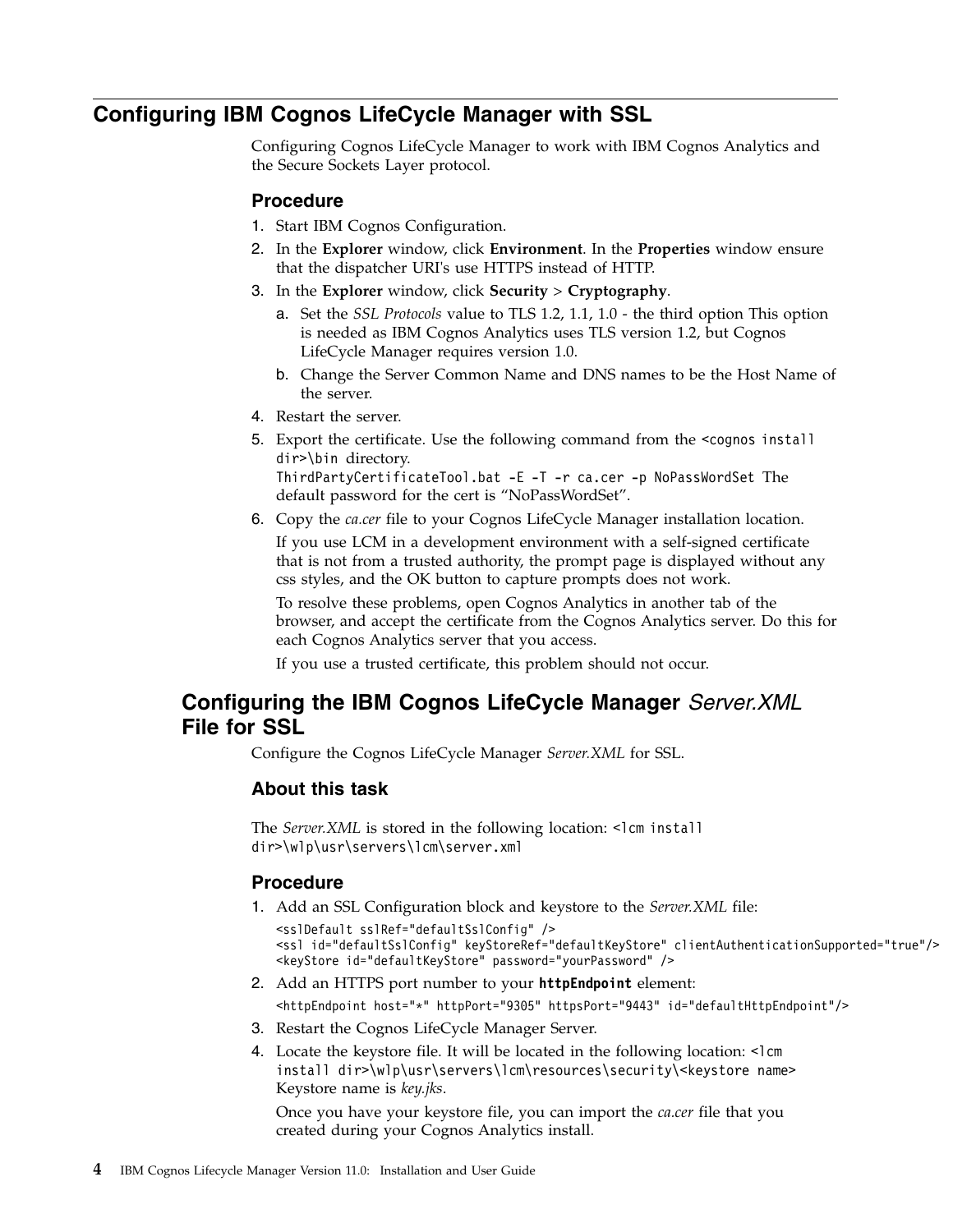- <span id="page-8-0"></span>5. Browse to the key tool that is part of the JRE shipped with Cognos LifeCycle Manager. The JRE is found at the following location: <lcm install dir>\jre
- 6. Import the *ca.cer* to two locations:
	- a. To the *ca certs* file under <lcm install dir>\jre\lib\security\cacerts. The command to import the cert will look like:
		- <lcm install dir>\jre\bin\keytool -import -trustcacerts -alias myc11install -file <some fil
	- b. Import the *ca.cer* file to the keystore for liberty profile using the command: <lcm install dir>\jre\bin\keytool -import -trustcacerts -alias myc11install -file <some fil

*-alias* is used to add a description to the keystore in case multiple certificates are used.

The default password for the JRE Keystore is "changeit".

The password to the liberty profile key store is "yourPassword" as specified in step 1.

#### **Results**

Cognos LifeCycle Manager should now be able to communicate using SSL with the Cognos Analytics server that you imported the certificate from.

## **Starting IBM Cognos LifeCycle Manager**

Before users can start working in Cognos LifeCycle Manager, you must start the Cognos LifeCycle Manager web application.

#### **About this task**

The URL that is used to start the Cognos LifeCycle Manager web application in a browser includes a port number. The port number must match the port number that is specified in the *install\_location*\wlp\usr\servers\lcm\server.xml file.

If users are not able to start Cognos LifeCycle Manager, the port number might be taken by another application. If that is the case, modify the port number in server.xml and in the URL.

#### **Procedure**

- 1. Start the Cognos LifeCycle Manager server:
	- v On a Microsoft Windows system, from the **Start** menu, click **LCM Start**.

**Tip:** You can also type the following command in a command prompt window, from the Cognos LifeCycle Manager install location. Depending on where Cognos LifeCycle Manager is installed, you might have to run the command prompt window as an administrator.

lcm\_start.bat

• On a Linux system, run the server start script

*install\_location*/lcm\_start.sh

- 2. Start the Cognos LifeCycle Manager web application:
- v On a Microsoft Windows system, from the **Start** menu, click **LCM URI**.
	- Type the following URL in your browser:
		- http://*server\_name:port\_number*/lcm\_servlet/webcontent/index.html
- 3. To stop the Cognos LifeCycle Manager server:
	- v On a Microsoft Windows system, from the **Start** menu, click **LCM Stop**.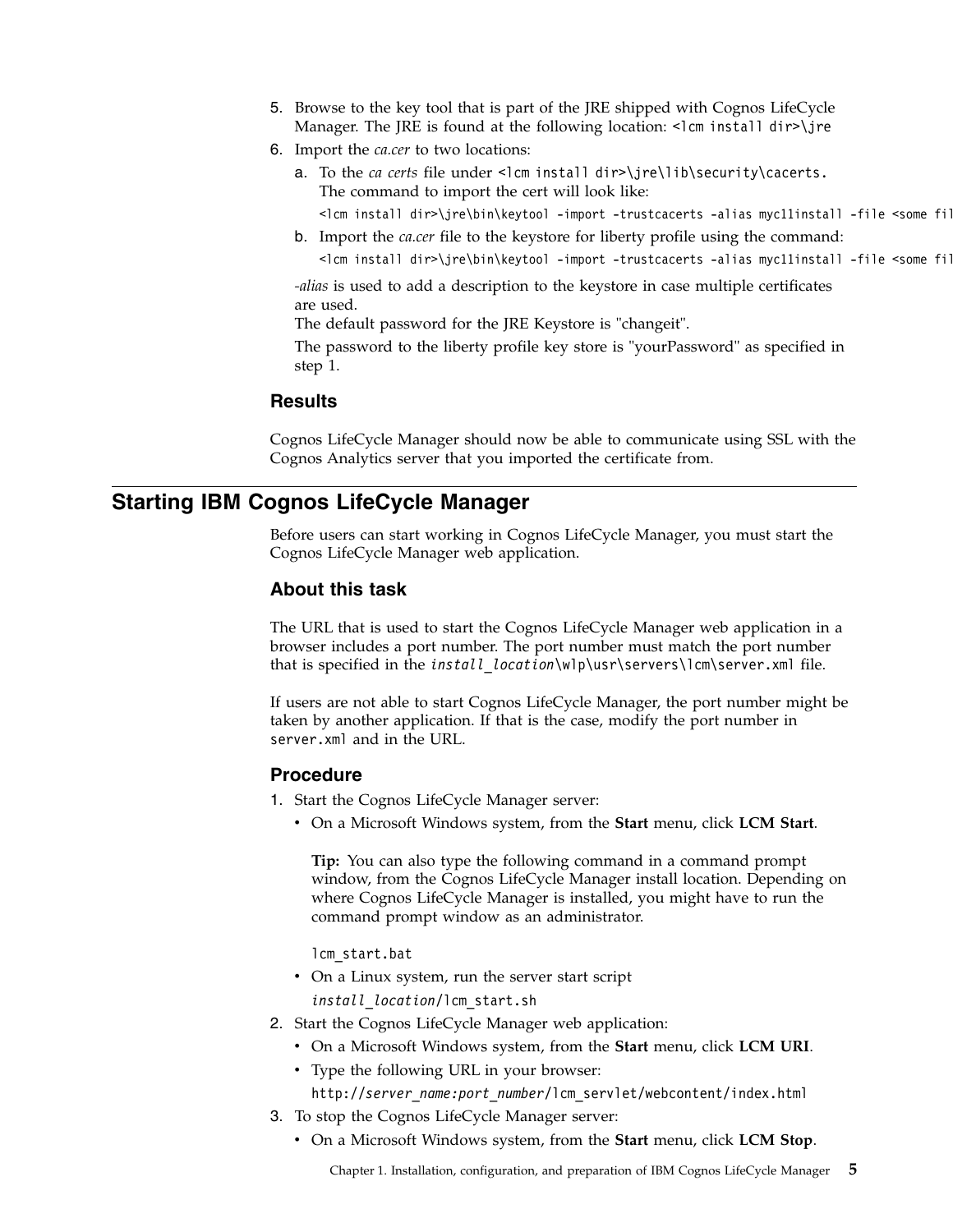<span id="page-9-0"></span>**Tip:** You can also stop Cognos LifeCycle Manager by typing the following command in a command prompt window, from the Cognos LifeCycle Manager install location. Depending on where Cognos LifeCycle Manager is installed, you might have to run the command prompt window as an administrator.

lcm\_stop.bat

• On a Linux system, run the server stop script *install\_location*/lcm\_stop.sh

## **Defining IBM Cognos server connections**

Define connections to the Cognos environments that IBM Cognos LifeCycle Manager works with.

#### **About this task**

For each Cognos server connection that you define, you must provide the following information:

- Gateway URI
- External Dispatcher URI

The New server window provides an example of the syntax to use for each URI.

The Gateway URI syntax that IBM Cognos Analytics uses is different than the syntax that IBM Cognos Business Intelligence uses. Cognos Analytics uses the following Gateway URI syntax: http://*server\_name:port\_number*/bi/v1/disp.

**Note:** To ensure that Cognos LifeCycle Manager does not encounter problems when connecting to a server, use fully qualified domain names.

#### **Procedure**

- 1. Log in to Cognos LifeCycle Manager.
- 2. Click My servers and then click the Create server icon
- 3. In the New Server window, enter the required information for the server connection.
- 4. Click **Finish**.

#### **Results**

Server information is stored in the *install\_location*\project\servers\ server.json file.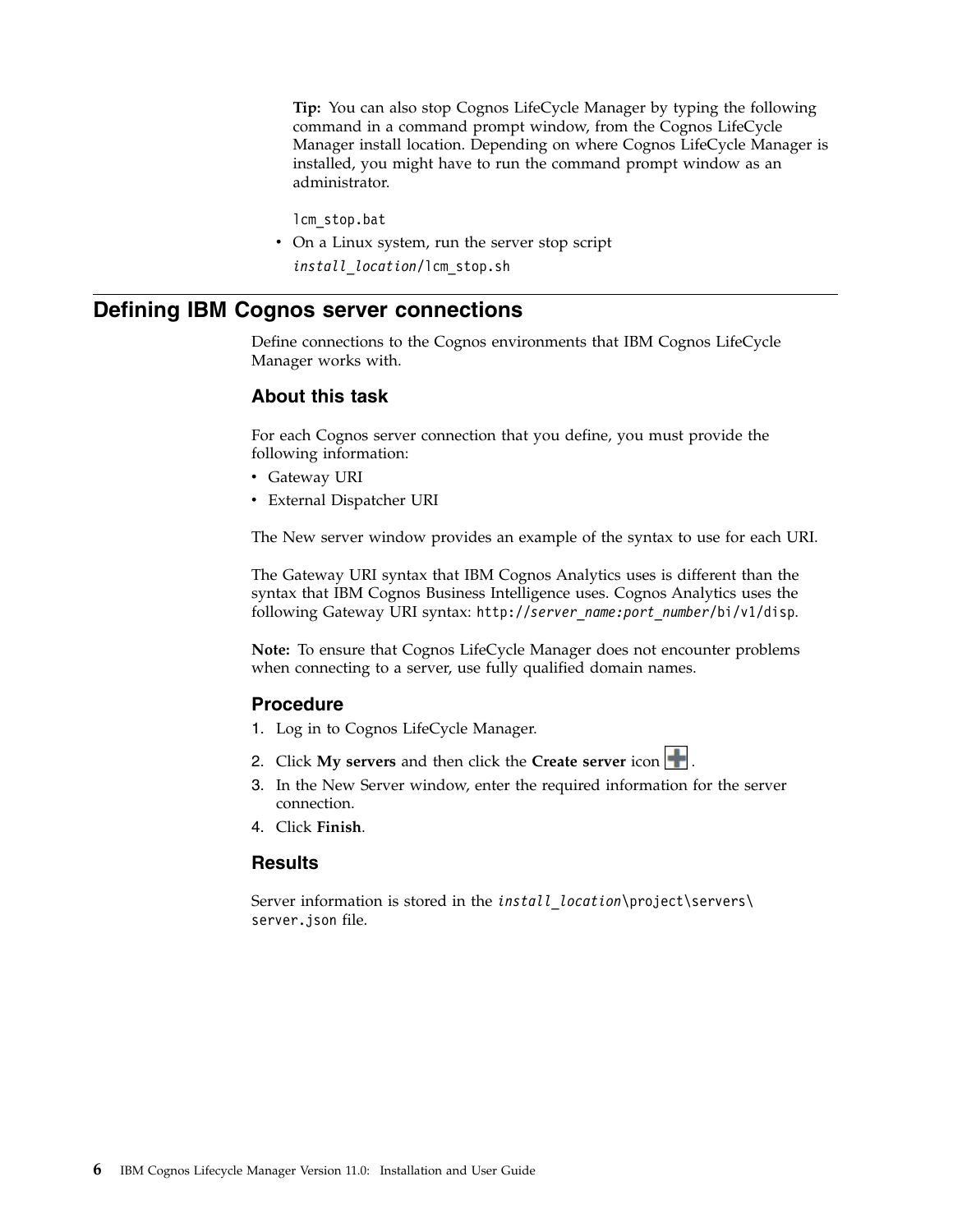# <span id="page-10-0"></span>**Chapter 2. IBM Cognos LifeCycle Manager projects and tasks**

You can use Cognos LifeCycle Manager to divide work into projects. You can break down projects into tasks.

For example, if an administrator is upgrading a set of reports (an application), the administrator creates a new project. If multiple report authors validate the results, the administrator creates a task for each user that authenticates the results, with multiple reports in each task.

## **The upgrade process**

Upgrading to IBM Cognos Analytics is a process that you do in stages.

- 1. Create an upgrade plan, which includes the following activities:
	- Reviewing resources, such as documentation and the [Cognos Upgrade](http://www-01.ibm.com/support/docview.wss?uid=swg22011664) [Central website \(http://www-01.ibm.com/support/](http://www-01.ibm.com/support/docview.wss?uid=swg22011664) [docview.wss?uid=swg22011664\)](http://www-01.ibm.com/support/docview.wss?uid=swg22011664)
	- Verifying the supported environments to ensure compatibility with your other software by going to the [IBM Software Product Compatibility Reports](http://www.ibm.com/support/docview.wss?uid=swg27047186) [page](http://www.ibm.com/support/docview.wss?uid=swg27047186) (www.ibm.com/support/docview.wss?uid=swg27047186). You might also want to go to this page if you are thinking of upgrading your operating system.
	- v Evaluating your existing system to determine what you want to move to your new version of the product.
	- Creating a detailed plan to implement your upgrade strategy.
- 2. Create a development or test system with the new version of the product.
- 3. Use the information learned from the development or test system and apply it as you create your QA or production systems.

IBM Cognos LifeCycle Manager is a tool that validates differences in Cognos generated output (data and rendered view) that is run through the Cognos application.

## **Creating IBM Cognos LifeCycle Manager projects and tasks**

To begin working in Cognos LifeCycle Manager, create an upgrade project and create tasks within the project.

#### **About this task**

You can create two types of tasks in a project.

• Comparison

This type of task runs and compares reports in the source and target Cognos environments that you specify.

11.0.4 Benchmark

This type of task creates a baseline of a Cognos environment.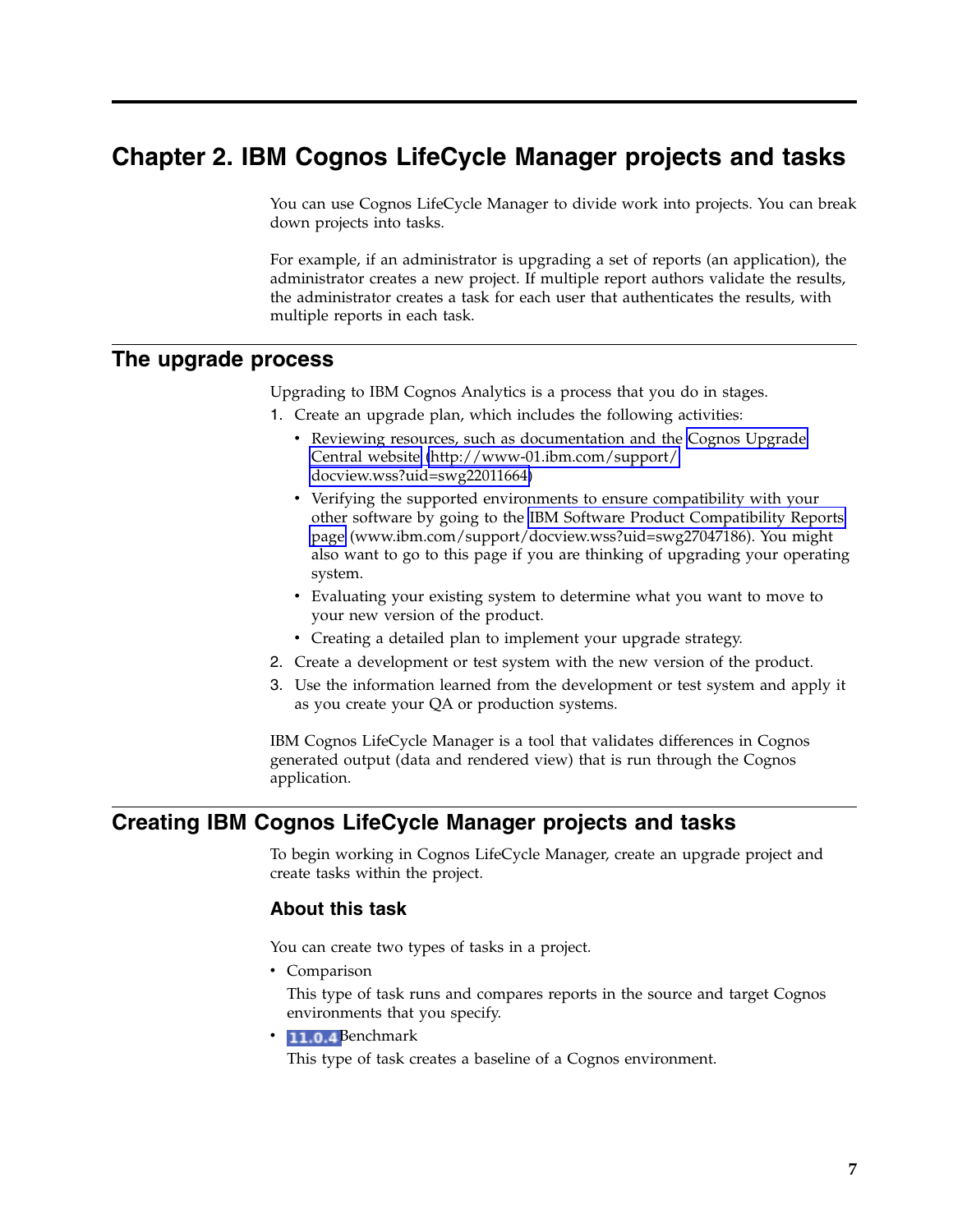#### **Procedure**

- 1. Click **My projects** and then click the **Create project** icon  $\blacksquare$ .
- 2. Specify a name for the project, and then click **Next** to create a task.
- 3. To [set properties for the project,](#page-12-1) click **Show advanced properties**.
- 4. In the New task window, choose the type of task that you want to create.
- 5. If you created a benchmark task, provide the following information.
	- a. Under **Benchmark name**, specify a name for the task.
	- b. Under **Select the source IBM Cognos server**, specify the source Cognos server for the benchmark and then click **Next**.
	- c. Select the reports to run and then click **Next**.
	- d. For the reports that you selected, check which reports require prompt values by clicking **Check all reports for prompts**.
	- e. Under **Report run options**, choose whether to validate reports before you run them, and whether to run the reports in Dynamic Query Mode (DQ).
	- f. Under **IBM Cognos options: Output format**, select the output formats that you want and then click **Save** to save the task or **Run** to run the task.
- 6. If you created a comparison task, provide the following information.
	- a. Under **Task name**, specify a name for the task.
	- b. Under **Source content type**, choose the type of source content that you want to use.
	- c. If you chose **Benchmark** as the source content type, select a previously created benchmark task for the benchmark source and the target Cognos server that you want to compare to the benchmark.

**Note:** Benchmark tasks are linked to the project in which they were created. Therefore, benchmark tasks are available as a source only in the project in which the benchmark task was created. For example, you create a benchmark task in project A. The benchmark task is available as a source only in comparison tasks that are created in project A.

- d. If you chose **IBM Cognos server** as the source content type, specify the source and target Cognos servers and then click **Next**.
- e. Select the reports to run and compare and then click **Next**.
- f. For the reports that you selected, see which reports [require prompt values](#page-12-2) by clicking **Check all reports for prompts**.
- g. Under **Report run options**, choose whether to validate reports before you run them, and whether to run the reports in Dynamic Query Mode (DQ).
- h. Under **IBM Cognos options: Output format**, select the output formats that you want and then click **Save** to save the task or **Run** to [run the task.](#page-12-3)
- i. Click **Save** to save the task or **Run** to [run the task.](#page-12-3)

#### **Results**

A project or task is created. You can modify a project or task by hovering over the project or task name, clicking the **More** icon **that appears**, and then clicking **Edit**.

Projects are saved in the *install\_location*\project directory. If you want to move or copy projects to another instance of Cognos LifeCycle Manager that is installed on another computer, move or copy the contents of this directory to the same location on the second computer.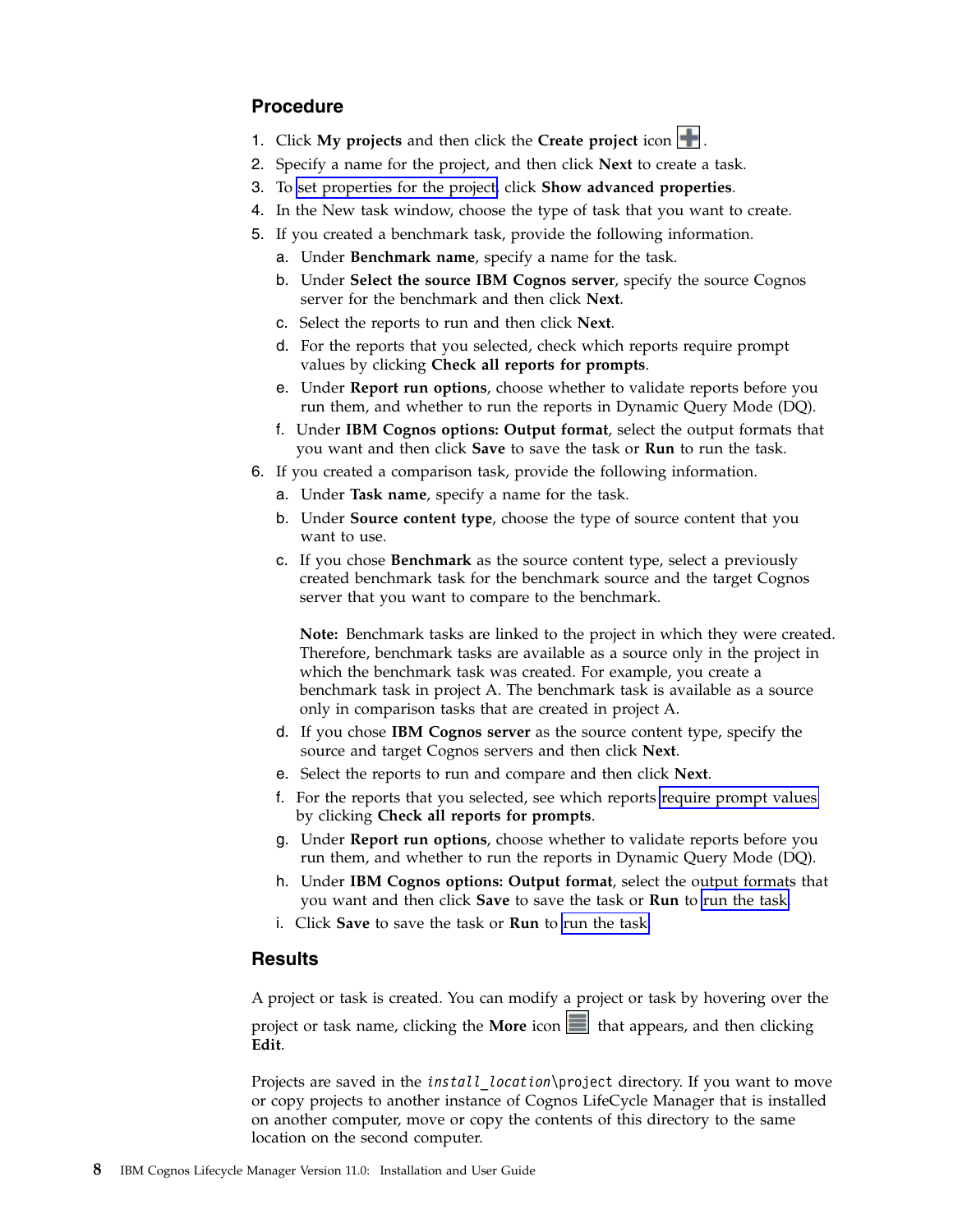<span id="page-12-0"></span>Benchmark task results are stored in the *install\_location*\benchmark directory. If you want to move or copy benchmarks to another computer, you must move or copy the contents of both the project and benchmark directories to the second computer.

#### **Related tasks**:

["Defining IBM Cognos server connections" on page 6](#page-9-0) Define connections to the Cognos environments that IBM Cognos LifeCycle Manager works with.

## **Setting advanced properties for a project**

<span id="page-12-1"></span>You can set properties that control what Cognos LifeCycle Manager reports as differences when report outputs are compared.

#### **Procedure**

- 1. Create a new project or edit an existing project.
- 2. Click **Show advanced properties**.
- 3. Select the check boxes of the types of differences that you want Cognos LifeCycle Manager to detect.
- 4. For each report comparison threshold, move the slider to the value that you want.
- <span id="page-12-2"></span>5. Click **Finish**.

## **Capturing prompt values in IBM Cognos LifeCycle Manager**

If your reports contain required prompts, you must provide prompt values before Cognos LifeCycle Manager can run the reports.

#### **Procedure**

- 1. Create a new task or edit an existing task.
- 2. If you created a new task, add the reports that you want to run in the task.
- 3. To check all reports for required prompts, click **Check all reports for prompts**.
- 4. To check an individual report for required prompts, click the **Check for prompts** link for the report.
- 5. For each report that requires prompt values, click the **Prompts required** link.
- 6. In the Capture prompt window, select the prompt values that you want.
- 7. Click **OK** to run the reoport.
- 8. If the prompt values that you selected produces a report that you are satisfied with, click **Capture Prompt Values**. Otherwise, click **Cancel** to pick other prompt values.

#### **Results**

<span id="page-12-3"></span>The selected prompt values appear beside each report.

## **Running tasks in IBM Cognos LifeCycle Manager**

Run tasks so that Cognos LifeCycle Manager can compare reports.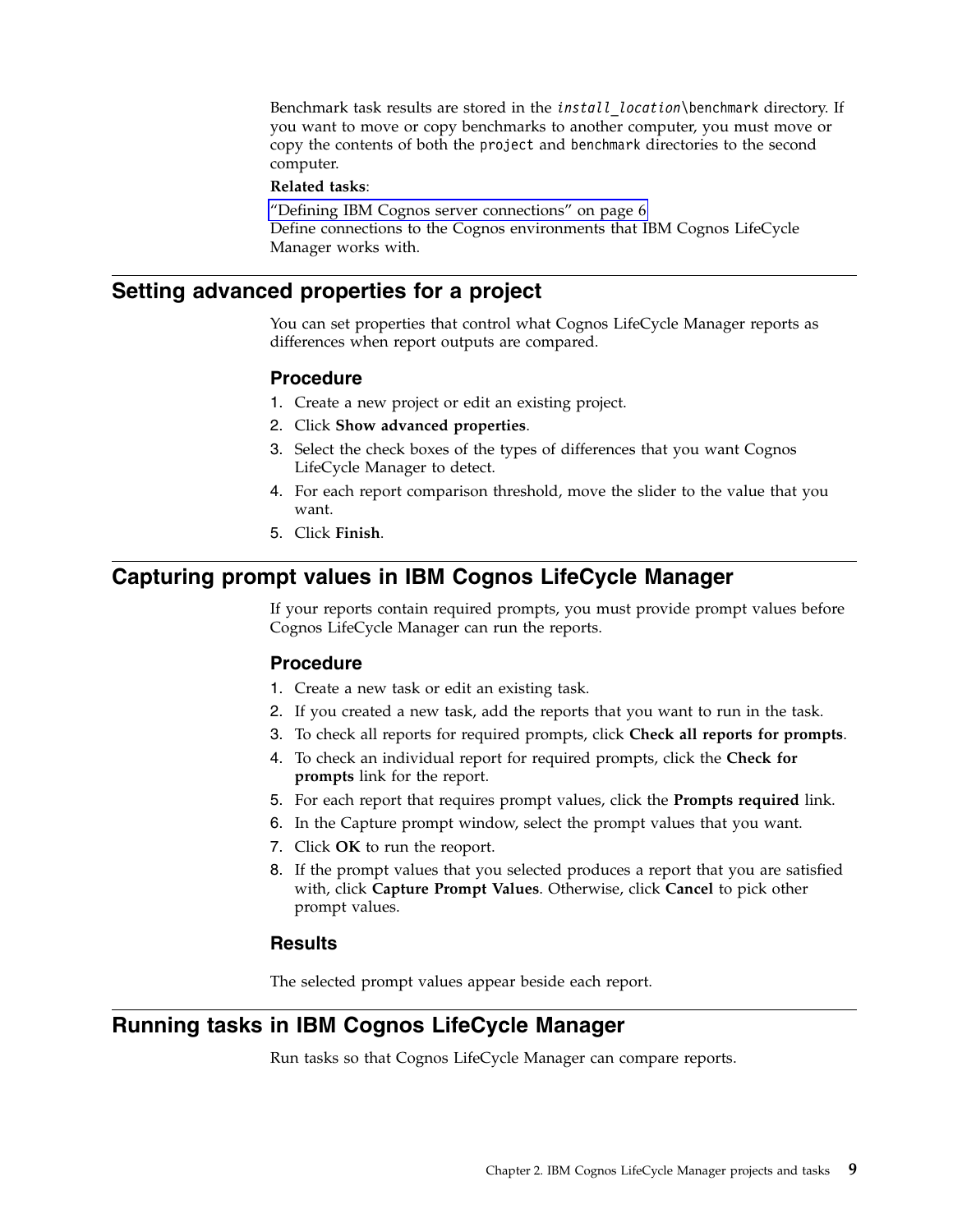### <span id="page-13-0"></span>**Before you begin**

If some reports contain required prompts, you must first add prompt values to these reports.

#### **About this task**

When you run tasks, Cognos LifeCycle Manager verifies whether report specifications are semantically correct.

#### **Procedure**

- 1. To run all tasks in a project, perform the following steps.
	- a. Click **My projects** and hover over the project.
	- b. Click the **More** icon that appears.
	- c. Click **Run**.
- 2. To run an individual task, perform the following steps.
	- a. Click **My projects** and click a project.
	- b. Go to the task that you want to run.
	- c. Hover over the task, click the **More** icon  $\Box$  that appears, and then click **Run**.

## **Comparing report output in IBM Cognos LifeCycle Manager**

After you run comparison tasks in a project, you can compare the report output to check for differences.

#### **About this task**

For comparison tasks, Cognos LifeCycle Manager creates XML output in addition to the output formats that were selected when the task was created. The XML output is used to compare the report data.

For each task, the icons under the **Validation**, **Run**, and **Compare** columns indicate the current state of these processes. In addition, hovering the mouse cursor over the dots shows tooltips that describe the current state.

Differences in layout are organized by category, or error code. For example, differences in font size appear under the error code LCM\_DIFF\_FONT\_SIZE. For each error code, a number appears in parentheses to indicate the number of differences that were found in the source and target reports for that code.

#### **Procedure**

- 1. In the Results page, click a task.
- 2. Click a report in the task.
- 3. To see information about the report data, click **Show details**.
- 4. If differences were found between a source and target report output, click **Show comparison**.

**Tip:** You can also view report output if no differences were found.

5. If layout differences were found, go through the report pages and error codes to view the differences.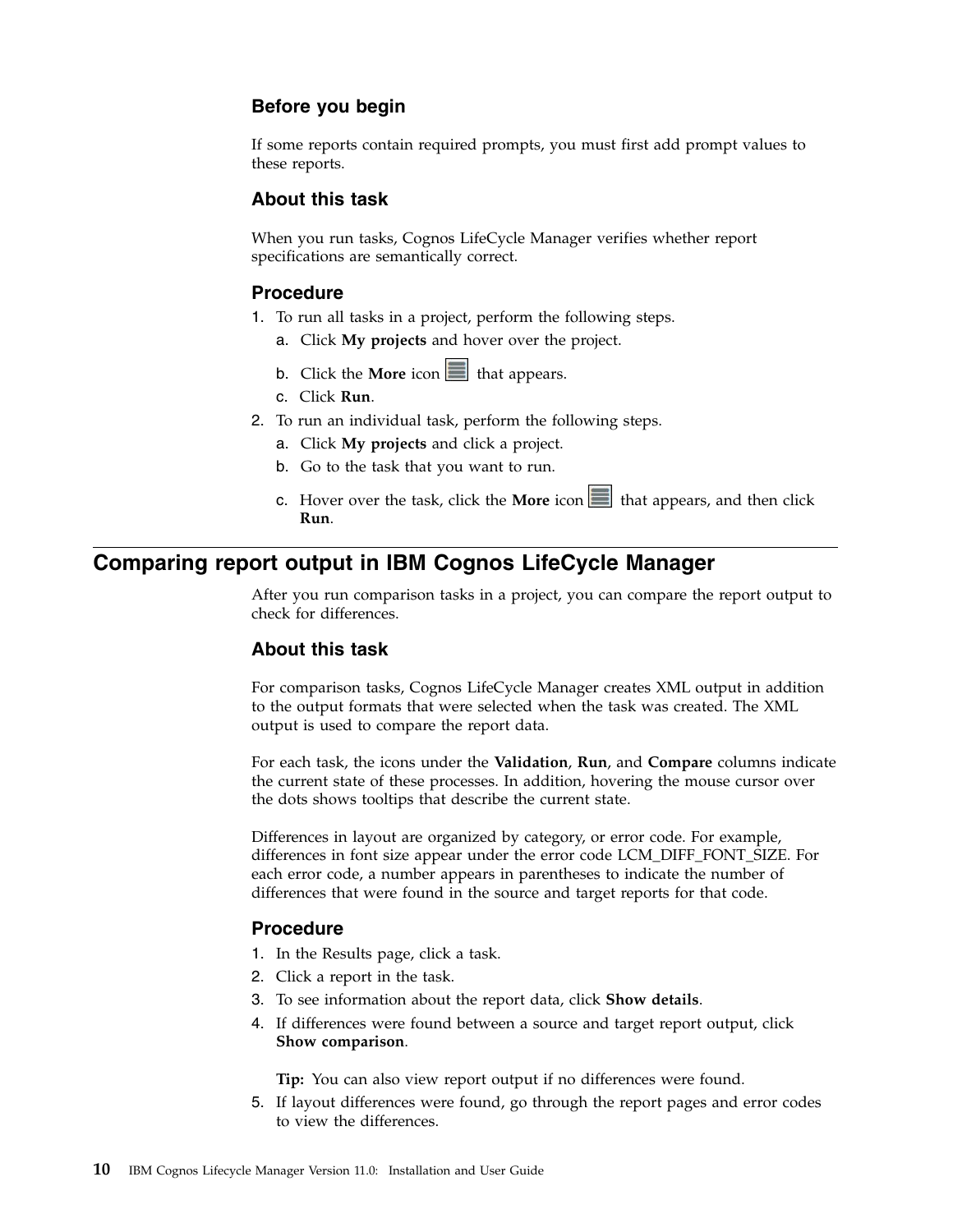**Tip:** For each error code, click **Previous** and **Next** to cycle through the differences. Each difference is highlighted.

6. To toggle between report overlay view and side-by-side view, click **Show overlay view** or **Show side-by-side view**.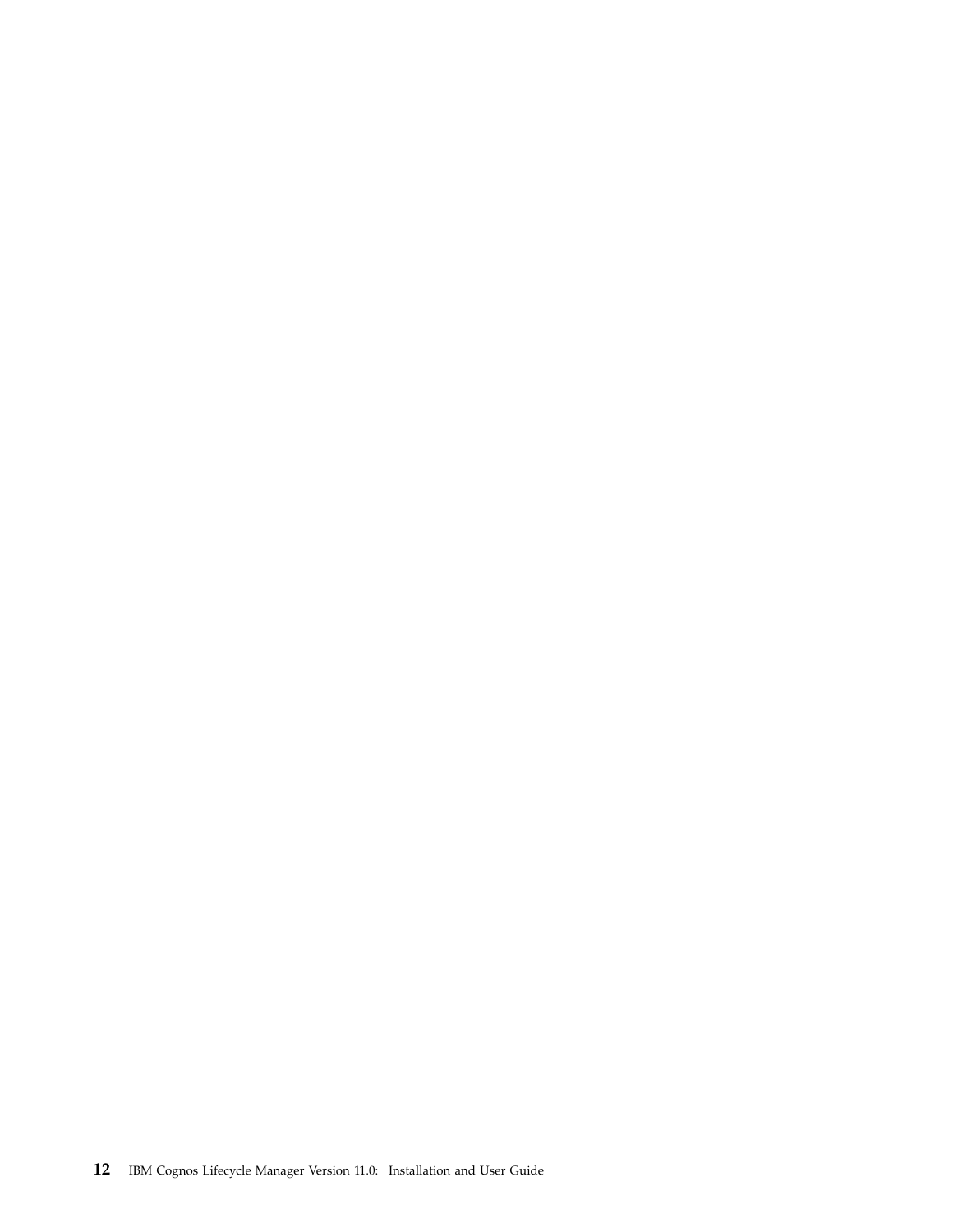# <span id="page-16-0"></span>**Appendix A. Troubleshooting**

Use this troubleshooting reference to help you solve specific problems that you might encounter during or after installation of IBM Cognos LifeCycle Manager or when you are using Cognos LifeCycle Manager.

Problems are characterized by their symptoms. You can trace each symptom to one or more causes by using specific troubleshooting tools and techniques. After you identify each problem, you can fix them by implementing a series of actions.

When you are troubleshooting, log files can help you. Another valuable troubleshooting tool is IBM Technotes, which are available on the IBM support pages.

When you cannot resolve a problem, the final resource is your technical support representative. To analyze a problem, your technical support representative requires information about the situation and the symptoms that you are experiencing. To help isolate the problem, collect the necessary data before you contact your representative.

## **Log files**

Log files can help you troubleshoot problems by recording the activities that occur when you work with a product.

Operations that are performed by IBM Cognos LifeCycle Manager are recorded in various log files for tracking purposes. For example, if you experienced problems when you installed Cognos LifeCycle Manager, consult the installation log file to learn what activities the installation wizard performed while it transferred files.

#### **Installation log file**

The installation wizard creates a log file in the *install\_location*\logs directory. The log file name includes the product name and time stamp. The installation log file records the activities that the installation wizard performed while it transferred files. The following example shows the file name format that used for the log file:

IBM\_Cognos\_LCM\_Install\_02\_23\_2016\_10\_36\_19.log

#### **Cognos LifeCycle Manager log files**

Several log files are created when you work in Cognos LifeCycle Manager.

Log files that are specific to Cognos LifeCycle Manager are created in the *install\_location*\wlp\usr\servers\lcm\logs directory.

The 1cm log.txt file records Cognos LifeCycle Manager trace information.

## **IBM Cognos LifeCycle Manager known issues**

Some known issues and limitations exist when you work in Cognos LifeCycle Manager.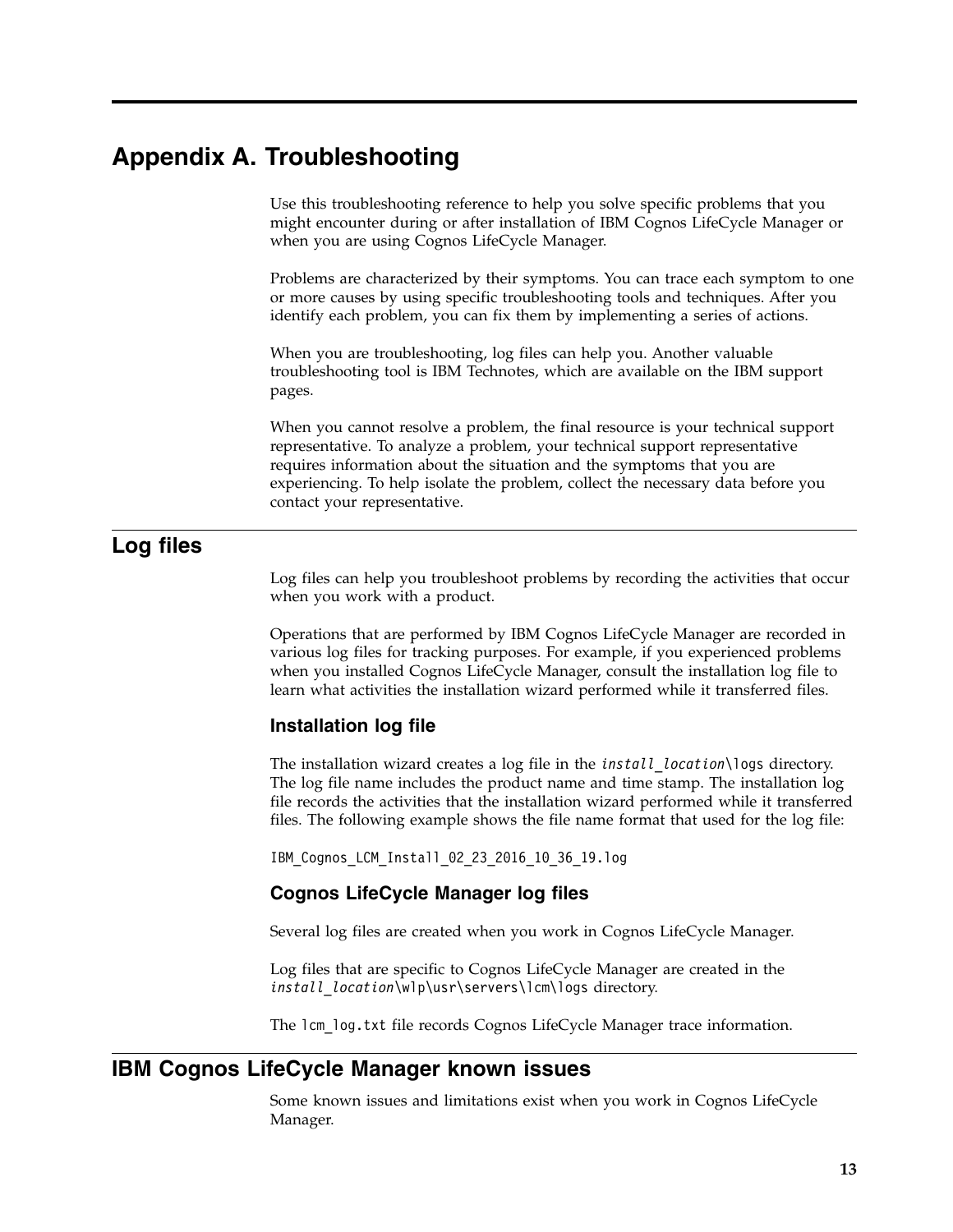<span id="page-17-0"></span>The following list describes known issues and limitations in Cognos LifeCycle Manager.

- Cognos LifeCycle Manager can stop working when it loads large images.
- Data comparison can take a long time with large reports.
- Report comparison is not supported for nested crosstabs when a sort is applied to the items on the nested edge.
- Cognos LifeCycle Manager does not support environments that are secured with Single Sign On (SSO) via a gateway installation.

When a Windows environment is set up to use SSO, you access your IBM Cognos content by using the BI endpoint or dispatcher URL. You must use this URL as the gateway URL when you define a server in Cognos LifeCycle Manager. For IBM Cognos Business Intelligence 10.2.2 and subsequent releases, the content that you need is available when you are using the BI endpoint or external dispatcher URL.

For versions earlier than Cognos BI 10.2.2, you must copy the contents of the webcontent folder into the servlet location. For more information, see the technote [How do you run Cognos Business Intelligence without a webserver](http://www.ibm.com/support/docview.wss?uid=swg21339260) (http://www.ibm.com/support/docview.wss?uid=swg21339260).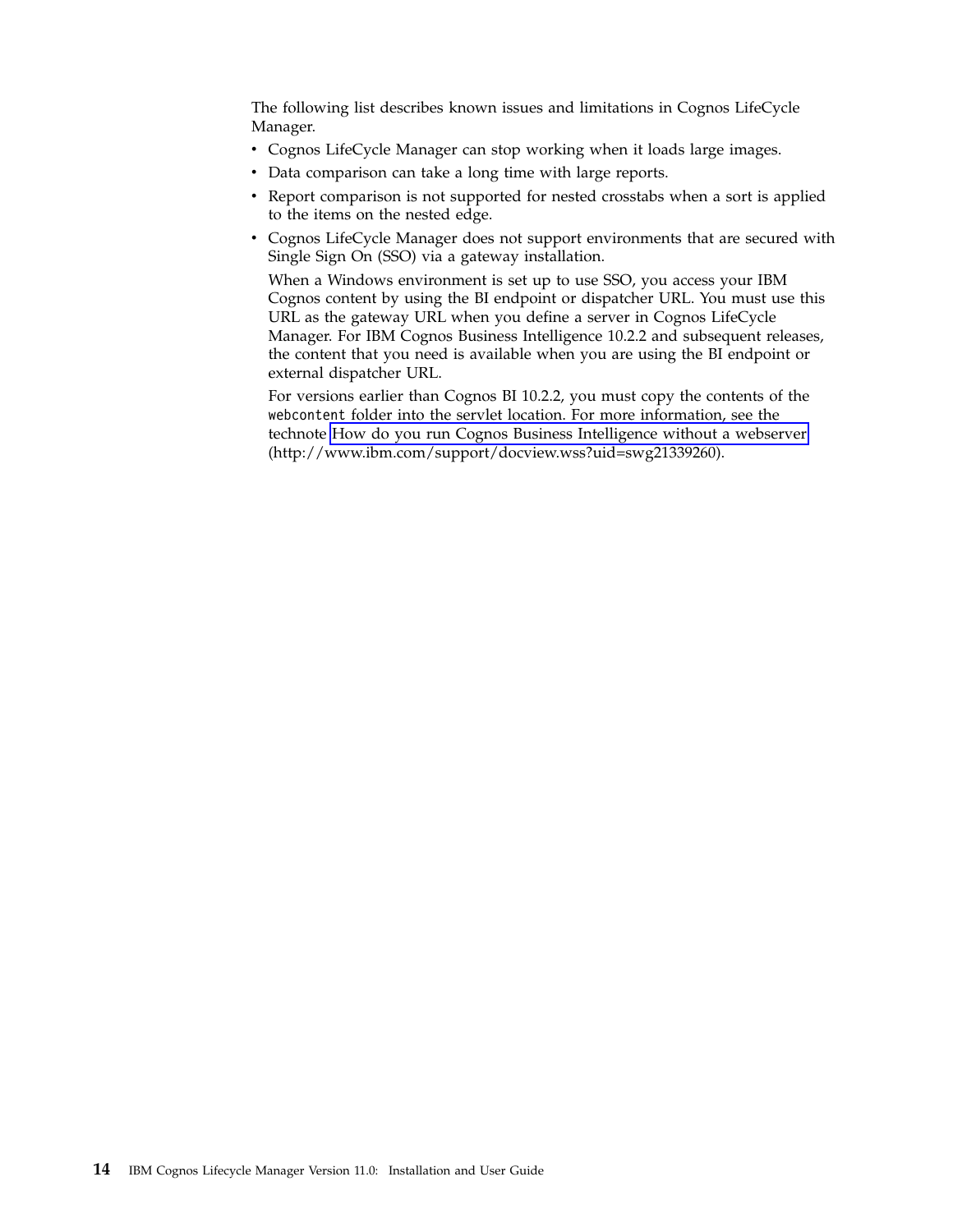# <span id="page-18-0"></span>**Appendix B. About this guide**

This information is intended for use with IBM Cognos LifeCycle Manager.

This guide contains instructions for installing, configuring, and using Cognos LifeCycle Manager.

### **Audience**

To use Cognos LifeCycle Manager effectively, you must be familiar with the following concepts:

- Basic Windows or UNIX operating system administration concepts
- The existing server environment and security infrastructure in your organization
- Reporting concepts
- Metadata modeling concepts

## **Finding information**

To find product documentation on the web, including all translated documentation, access [IBM Knowledge Center](http://www.ibm.com/support/knowledgecenter) (http://www.ibm.com/support/ knowledgecenter).

### **Accessibility features**

Accessibility features help users who have a physical disability, such as restricted mobility or limited vision, to use information technology products. Cognos LifeCycle Manager has accessibility features.

IBM Cognos HTML documentation has accessibility features. PDF documents are supplemental and as such, include no added accessibility features.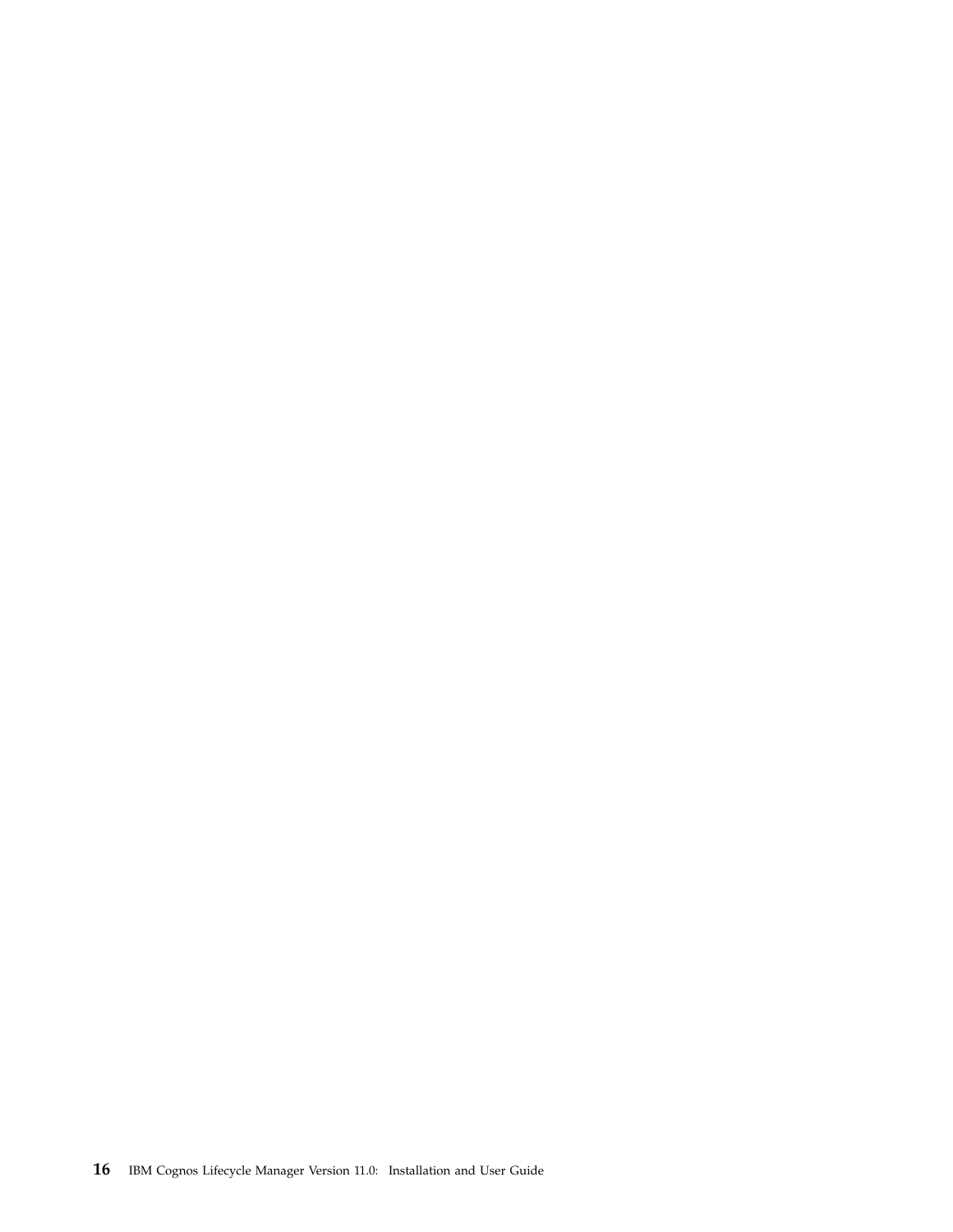# <span id="page-20-0"></span>**Notices**

This information was developed for products and services offered worldwide.

This material may be available from IBM in other languages. However, you may be required to own a copy of the product or product version in that language in order to access it.

IBM may not offer the products, services, or features discussed in this document in other countries. Consult your local IBM representative for information on the products and services currently available in your area. Any reference to an IBM product, program, or service is not intended to state or imply that only that IBM product, program, or service may be used. Any functionally equivalent product, program, or service that does not infringe any IBM intellectual property right may be used instead. However, it is the user's responsibility to evaluate and verify the operation of any non-IBM product, program, or service. This document may describe products, services, or features that are not included in the Program or license entitlement that you have purchased.

IBM may have patents or pending patent applications covering subject matter described in this document. The furnishing of this document does not grant you any license to these patents. You can send license inquiries, in writing, to:

IBM Director of Licensing IBM Corporation North Castle Drive Armonk, NY 10504-1785 U.S.A.

For license inquiries regarding double-byte (DBCS) information, contact the IBM Intellectual Property Department in your country or send inquiries, in writing, to:

Intellectual Property Licensing Legal and Intellectual Property Law IBM Japan Ltd. 19-21, Nihonbashi-Hakozakicho, Chuo-ku Tokyo 103-8510, Japan

The following paragraph does not apply to the United Kingdom or any other country where such provisions are inconsistent with local law: INTERNATIONAL BUSINESS MACHINES CORPORATION PROVIDES THIS PUBLICATION "AS IS" WITHOUT WARRANTY OF ANY KIND, EITHER EXPRESS OR IMPLIED, INCLUDING, BUT NOT LIMITED TO, THE IMPLIED WARRANTIES OF NON-INFRINGEMENT, MERCHANTABILITY OR FITNESS FOR A PARTICULAR PURPOSE. Some states do not allow disclaimer of express or implied warranties in certain transactions, therefore, this statement may not apply to you.

This information could include technical inaccuracies or typographical errors. Changes are periodically made to the information herein; these changes will be incorporated in new editions of the publication. IBM may make improvements and/or changes in the product(s) and/or the program(s) described in this publication at any time without notice.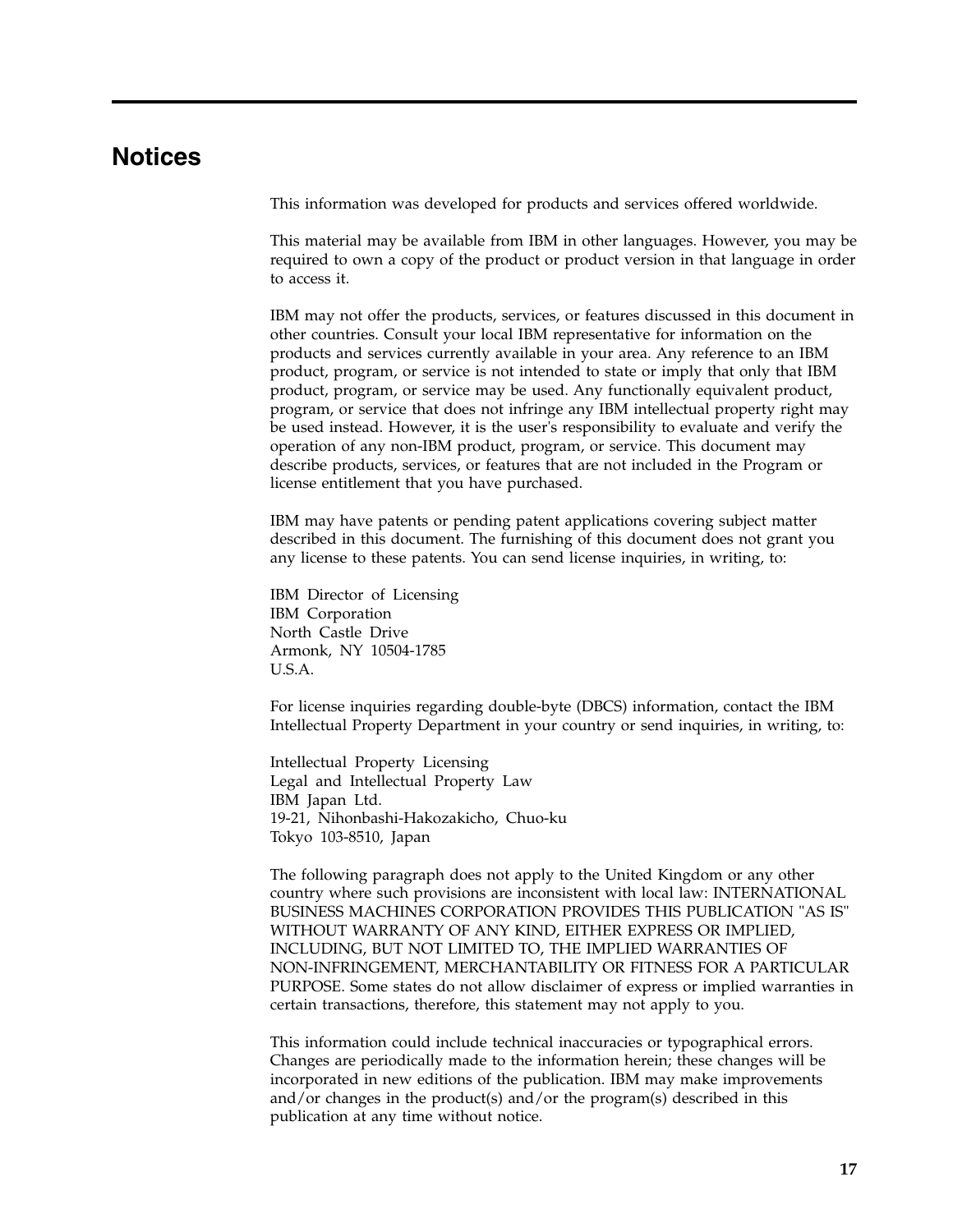Any references in this information to non-IBM Web sites are provided for convenience only and do not in any manner serve as an endorsement of those Web sites. The materials at those Web sites are not part of the materials for this IBM product and use of those Web sites is at your own risk.

IBM may use or distribute any of the information you supply in any way it believes appropriate without incurring any obligation to you.

Licensees of this program who wish to have information about it for the purpose of enabling: (i) the exchange of information between independently created programs and other programs (including this one) and (ii) the mutual use of the information which has been exchanged, should contact:

IBM Software Group Attention: Licensing 3755 Riverside Dr. Ottawa, ON K1V 1B7 Canada

Such information may be available, subject to appropriate terms and conditions, including in some cases, payment of a fee.

The licensed program described in this document and all licensed material available for it are provided by IBM under terms of the IBM Customer Agreement, IBM International Program License Agreement or any equivalent agreement between us.

Any performance data contained herein was determined in a controlled environment. Therefore, the results obtained in other operating environments may vary significantly. Some measurements may have been made on development-level systems and there is no guarantee that these measurements will be the same on generally available systems. Furthermore, some measurements may have been estimated through extrapolation. Actual results may vary. Users of this document should verify the applicable data for their specific environment.

Information concerning non-IBM products was obtained from the suppliers of those products, their published announcements or other publicly available sources. IBM has not tested those products and cannot confirm the accuracy of performance, compatibility or any other claims related to non-IBM products. Questions on the capabilities of non-IBM products should be addressed to the suppliers of those products.

All statements regarding IBM's future direction or intent are subject to change or withdrawal without notice, and represent goals and objectives only.

This information contains examples of data and reports used in daily business operations. To illustrate them as completely as possible, the examples include the names of individuals, companies, brands, and products. All of these names are fictitious and any similarity to the names and addresses used by an actual business enterprise is entirely coincidental.

If you are viewing this information softcopy, the photographs and color illustrations may not appear.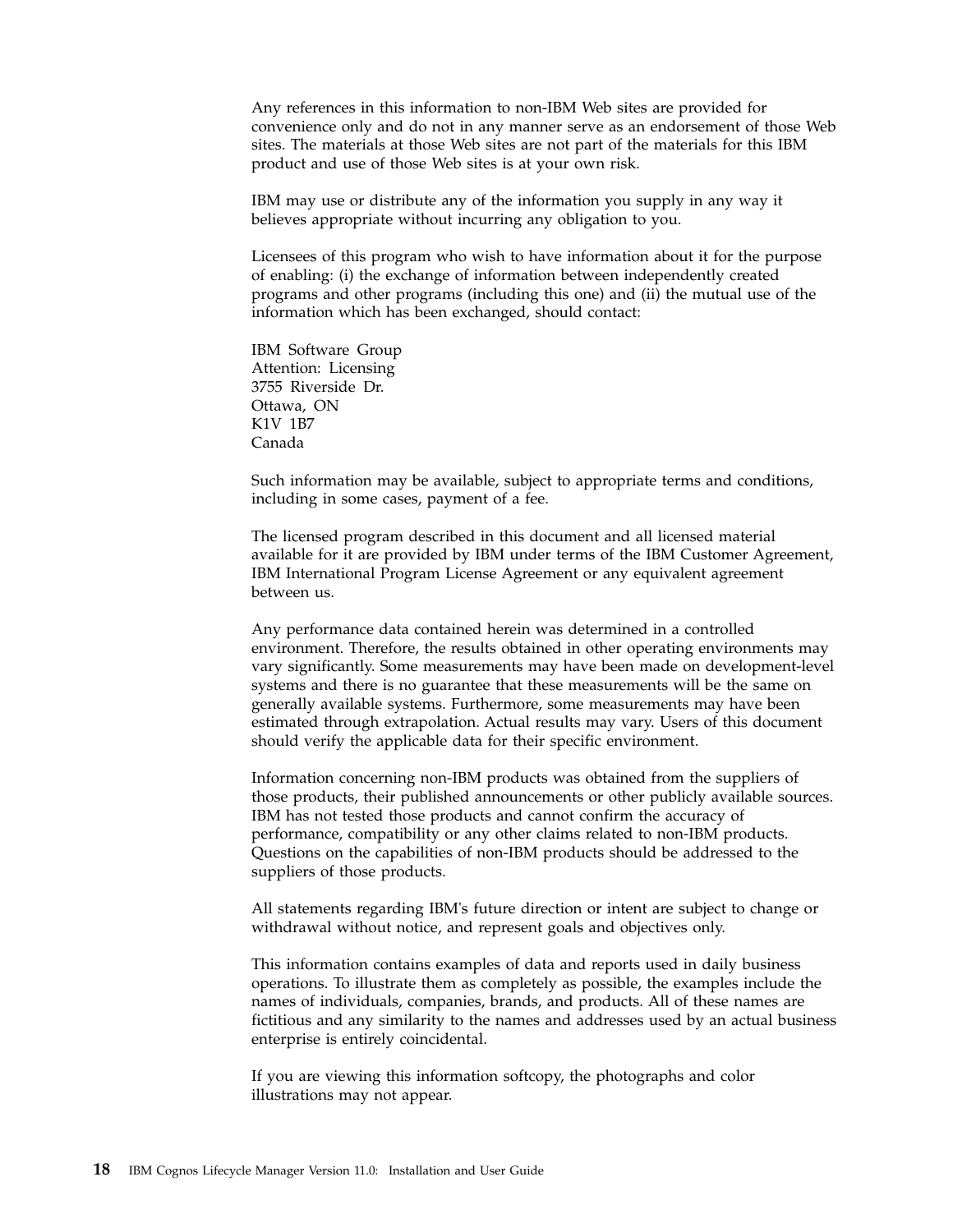Depending upon the configurations deployed, this Software Offering may use session and persistent cookies that collect each user's

- name
- user name
- password

for purposes of

- session management
- authentication
- enhanced user usability
- single sign-on configuration
- usage tracking or functional purposes other than session management, authentication, enhanced user usability and single sign-on configuration

These cookies cannot be disabled.

If the configurations deployed for this Software Offering provide you as customer the ability to collect personally identifiable information from end users via cookies and other technologies, you should seek your own legal advice about any laws applicable to such data collection, including any requirements for notice and consent.

For more information about the use of various technologies, including cookies, for these purposes, see IBM's Privacy Policy at [https://www.ibm.com/privacy/us/](https://www.ibm.com/privacy/us/en/) [en/.](https://www.ibm.com/privacy/us/en/)